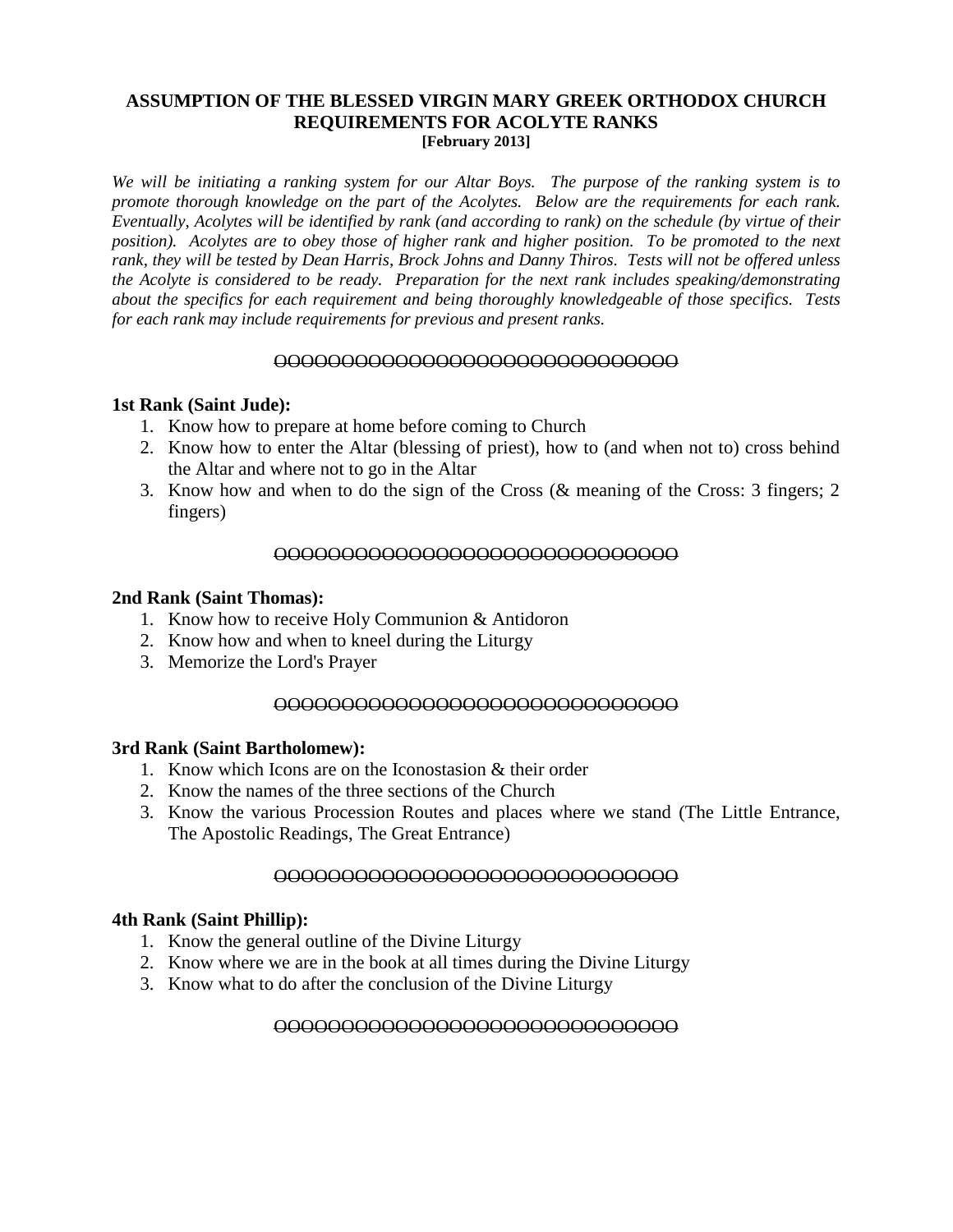## OOOOOOOOOOOOOOOOOOOOOOOOOOOOOO

## **5th Rank (Saint Andrew):**

- 1. Know the ranks of the Clergy (Deacon, Priest, Bishop)
- 2. Know how to address the Priest, Deacon, Bishop, Metropolitan, Archbishop
- 3. Where is our Metropolitan located? (Name?) Archbishop? (Name?) Patriarch? (Name?)

## OOOOOOOOOOOOOOOOOOOOOOOOOOOOOO

### **6th Rank (Saint James The Lesser):**

1. Know the various titles within the individual ranks of Clergy (including: Archdeacon; Protopresbyter; Archimandrite; Metropolitan; Archbishop; Patriarch)

- 2. Know the names of each of the clerical vestments
- 3. Memorize the Creed

#### OOOOOOOOOOOOOOOOOOOOOOOOOOOOOO

### **7th Rank (Saint James – The Greater):**

- 1. Know what is in the Holy Altar and in the Church (and where located)
- 2. Know which items are on the Holy Altar table
- 3. Know when & how to bring the Zeon to the Altar Table

## OOOOOOOOOOOOOOOOOOOOOOOOOOOOOO

### **8th Rank (Saint Peter):**

- 1. Know which items are on the Prothesis
- 2. Know the purpose of the Proskomide (the portions of the Prosforon used)
- 3. Know the Sacred Vessels (Chalice & Paten, Spear & Spoon, Star, Cloth Coverings, Red Communion Cloth, Cruets)

## OOOOOOOOOOOOOOOOOOOOOOOOOOOOOO

### **9th Rank (Saint John):**

- 1. Know how to maintain the censor (including when to take it to the Priest, how to give/receive it and how to use it during the Divine Liturgy)
- 2. Know where the Communion Prayers are found and explain the purpose of these prayers
- 3. Know how to assist with Holy Communion (including censor afterwards)

## OOOOOOOOOOOOOOOOOOOOOOOOOOOOOO

## **10th Rank (Saint Luke):**

- 1. Know the Acolyte's responsibilities for the Divine Liturgy
- 2. Know the acolyte's responsibilities for the Orthros
- 3. Know the acolyte's responsibilities for the Memorial & Trisagion services

## OOOOOOOOOOOOOOOOOOOOOOOOOOOOOO